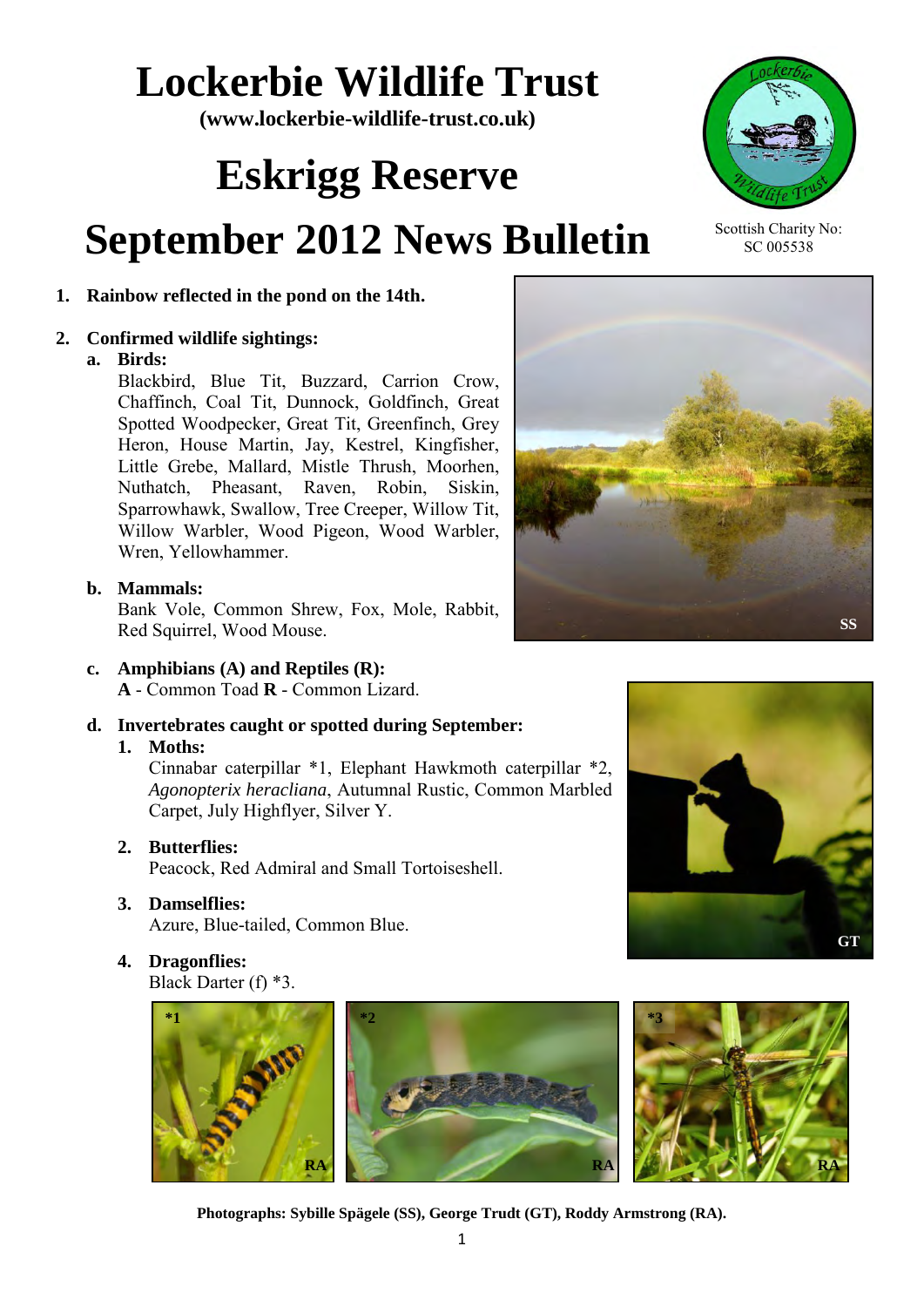#### **3. Activities at the Reserve during September:**

 **a. Monday 3rd: Environmental Studies Class from Lockerbie Academy.**  The class worked together to replace the boards alongside part of the path.





3. Cutting tree roots as necessary 4. Putting new board in place





1. Removal of old board 2. Digging channel for new board





5. Hammering in posts 6. Nailing board to posts



 7. Posts trimmed and path edge filled with gravel to finish the section **Photographs by Ann Good**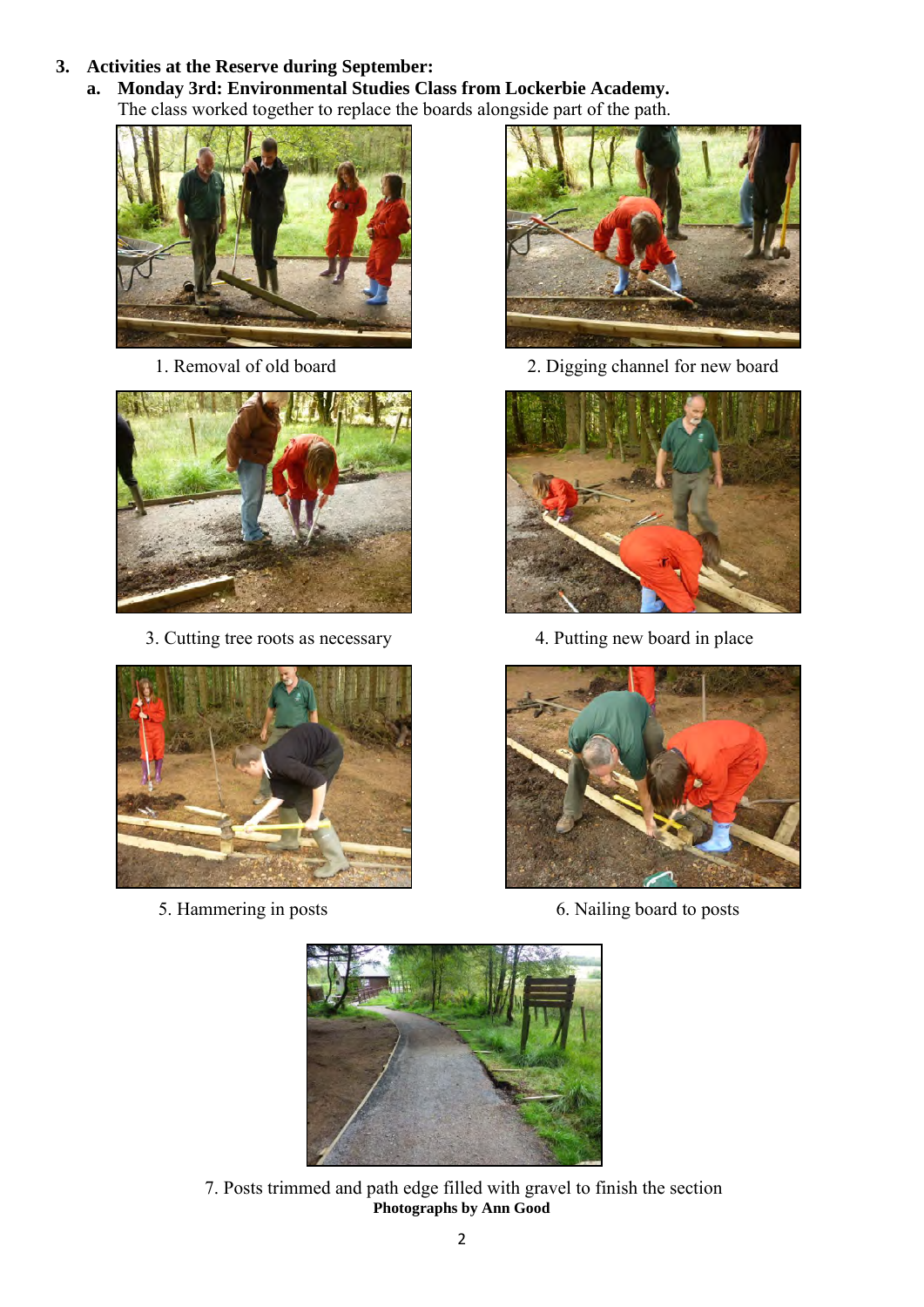#### **b. Saturday 8th: Rediscover**

As part of Dumfries and Galloway's Celebration of Listening, Talking, Reading and Writing Weekend, Maggi Gibson, author of 'Seriously Sassy', ran a workshop at Eskrigg Centre for 12 to 16 year olds. She described how she came up with ideas for her stories and how the main characters dealt with a range of environmental issues. The workshop was enjoyed by two Lockerbie Academy pupils.



#### **c. Sunday 9th: Fungal Foray with Duncan Ford**

Once again Duncan led a very interesting and informative walk starting at the Reserve and finishing at the Cemetery Car Park. As well as identifying individual specimens, he showed how to distinguish between the main groups of fungi and explained which were edible and which were not.

The following species were found:

| <b>Amethyst Deceiver</b>      | Ashen Chanterelle     |
|-------------------------------|-----------------------|
| Beechwood Sickener            | Birch Knight Cap      |
| <b>Blackening Brittlegill</b> | The Blusher           |
| Chanterelle                   | Charcoal Burner       |
| Elfin Saddle                  | False Morel           |
| <b>Grey Grisette</b>          | Oak Milk Cap          |
| Olive Oysterling              | Pelargonuim Web-cap   |
| Red-cracking Boletus          | Red Dappled Web-cap   |
| Russula integra               | Slimy Milk Cap        |
| <b>Summer Bolete</b>          | <b>Tawny Grisette</b> |
| Wood Hedgehog                 | Wood Pink-gill        |
|                               |                       |

Bay Bolete Birch Mazegill Brown Birch Bolete Common Earthball Foxy Orange Web-cap Ochre Brittlegill Penny Bun Rufus Milk Cap *Slippery Jack* Ugly Milk Cap Yellow Swamp Brittlegill Unidentified



#### **d. Thursday 20th: Dumfries Academy Advanced Higher Biology Class**

The Biology class, with teacher Callum Grierson, came to the Reserve to study the stream and pond organisms.

#### **Stream organisms found:**

Three-spined Stickleback (*Gasterosteus aculeatus*), Minnow (*Phoxinus phoxinus*), Mayfly nymphs (*Ecdyonurus* sp. *Baetis* sp. & unidentified species), Freshwater Shrimp (*Gammarus pulex*), Water Beetle, Water Mite, Bloodworm (Chironomus sp.) and three unidentified species of insect larvae.

#### **Pond organisms found:**

Leeches (two species), Three-spined Stickleback, Damselfly nymph, Pea Mussel, Pond Snail, Lesser Water Boatman, Mayfly nymph and Pond Skater.

## **e. Wednesday 26th: Lockerbie Academy Photography class with Chris Williamson.**

The class came down to the Reserve to take some wildlife pictures as part of their course. Perhaps we shall see some of their pictures in the local press in the weeks ahead.



Photographs by Jim Rae (JR)